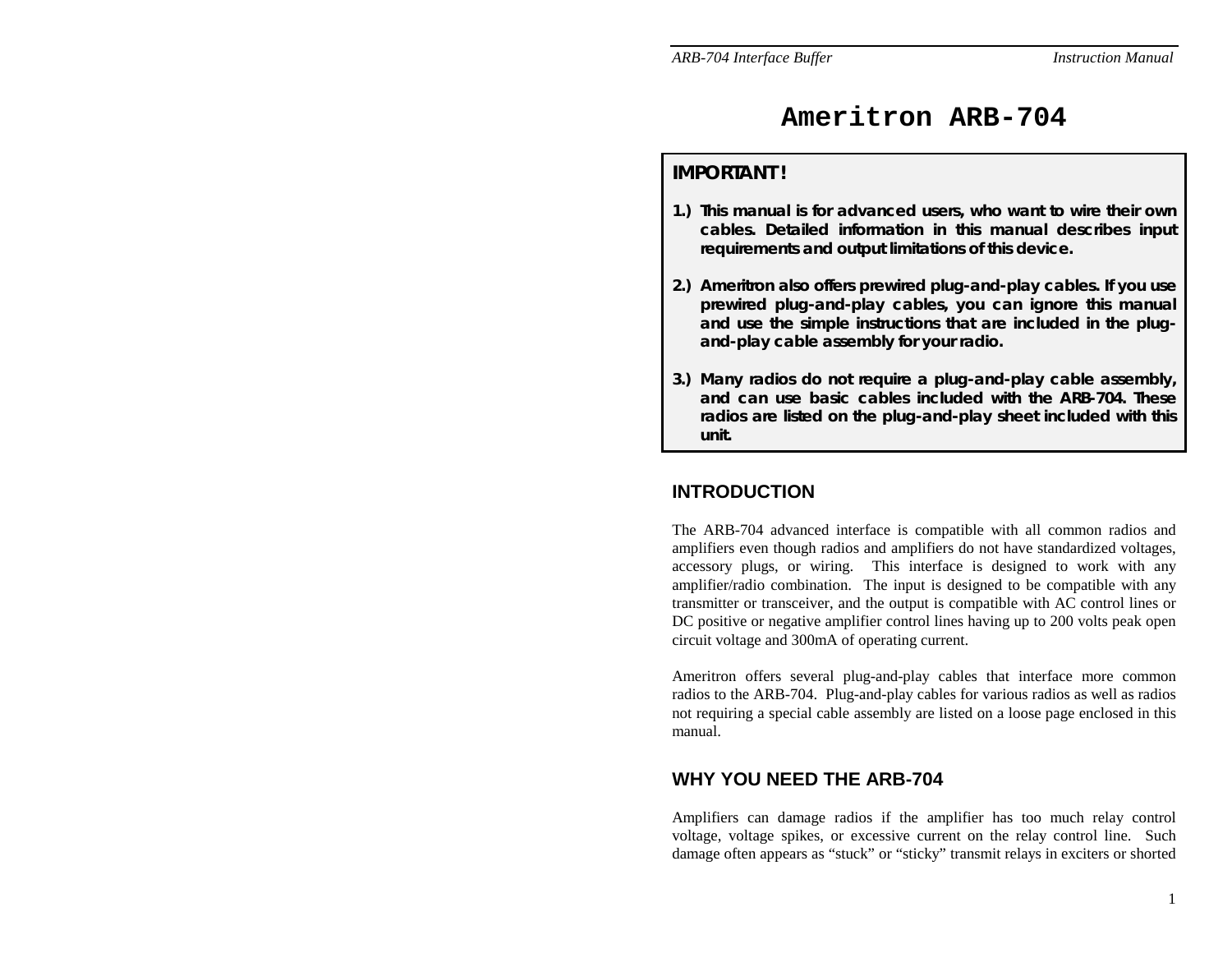transistors on transmit control lines. In most cases where the radio is damaged, the system transmits normally but the external amplifier stays locked in a "transmit" mode. This prevents receive signals from coming through the amplifier with normal levels whenever the amplifier is in the "ON" or "OPERATE" position.

One protection or buffering system requires installation of a low-current isolation relay between the radio and amplifier. Unfortunately an isolation relay's field coil can still draw appreciable current, and relay coils produce a voltage spike when unkeyed. If a back-pulse canceling diode is installed to suppress back EMF or coil back-pulse voltage, relay release time increases.

Most amplifiers are already marginal on pull-in time. Even if current, release time, and back-pulse aren't excessive, closure time is always noticeably increased because of the pull-in time delay of mechanical isolation relays. If the external "isolation relay" adds enough pull-in delay, the radio's output signal can appear before the amplifier's internal relay completely transfers the antenna to the amplifier output. This is called "hot switching", and it can cause serious damage to the amplifier and radio.

Hot switching can destroy an expensive bandswitch or tuning capacitor in the amplifier, as well as cause annoying "clicks" or "pops" outside of your operating frequency. Besides being rough on equipment and annoying to people operating close to your frequency, hot-switching can also mutilate your sending. On CW, the entire first "dot" might disappear…making a call like AA4MM sound like TA4MM.

The ARB-704 has many electrical advantages over conventional relay buffer systems. The ARB-704, since it has no moving parts, switches almost instantaneously. The ARB-704 is noiseless, has very long life, and will not develop dirty contacts. It operates with negative, AC, or positive amplifier relay control lines.

The ARB-704 works with any relay voltage (AC, positive, or negative) up to 200 peak volts and any relay current up to 300mA. The ARB-704 is fully compatible with conventional amplifier relay systems. It is especially suited for buffering vacuum relay QSK amplifiers, since the ARB-704 does not affect attack or release times in a deleterious manner.

The ARB-704 operates with transmitters or transceivers that pull amplifier control lines to ground, or output a wide range of positive or negative control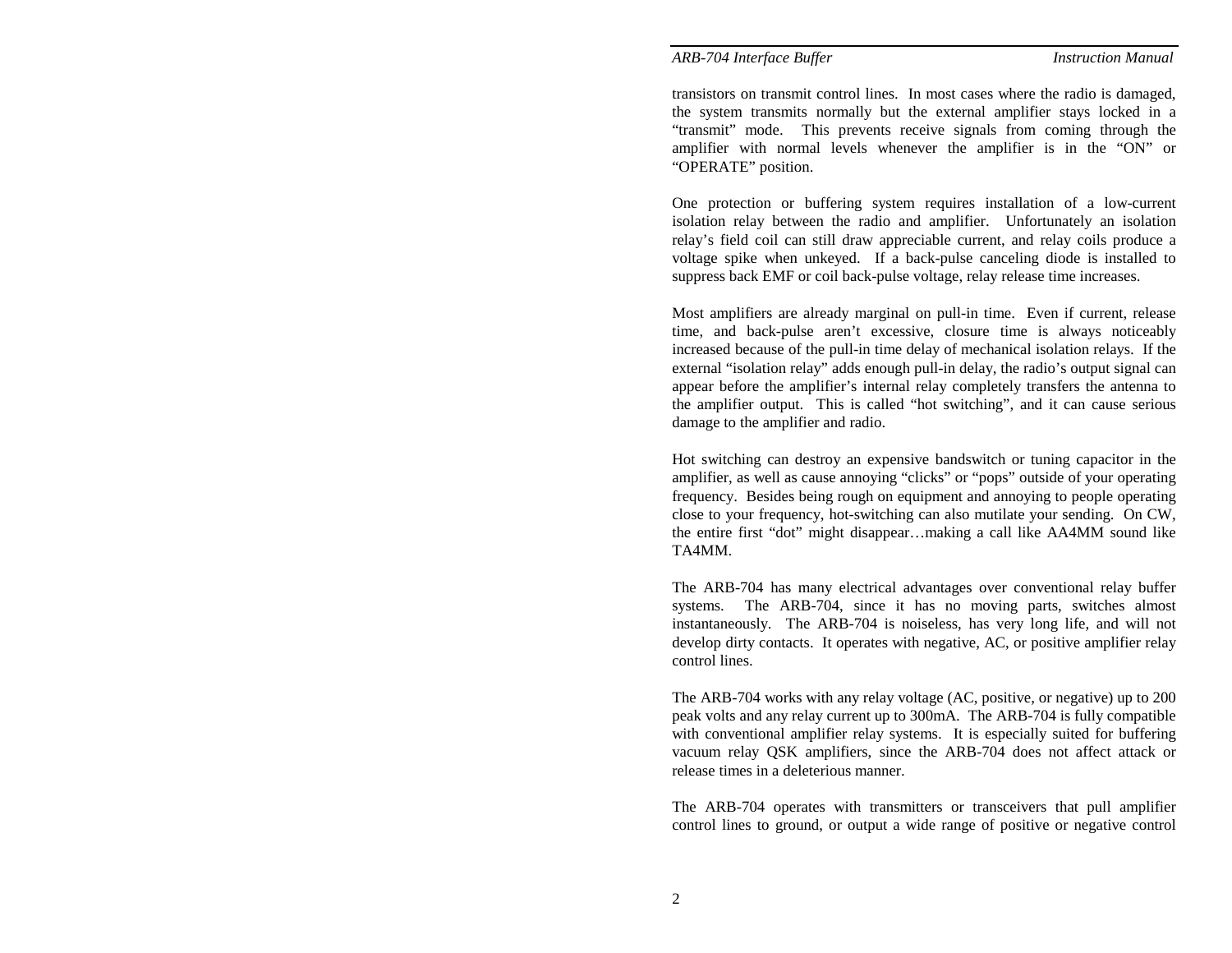voltages. The transmitter only switches currents under 0.35 milliamperes and very low voltages when using the ARB-704.

### **WARNING:**

- **1.) Never use this unit with relay coils operated directly from power lines (such as old amplifiers with external 120 VAC line powered relays). AC coil relays can be switched if operated from a small isolation transformer.**
- **2.) This unit is NOT ground isolated. It electrically connects the amplifier relay closure terminal to chassis when activated.**
- **3.) Equipment damage and shock hazards will be present if you fail to properly connect ground leads to the amplifier and/or radio. Always be sure to connect the additional safety ground lead to the station ground buss from the ARB-704. Always be sure the amplifier ground return and radio ground return leads are connected.**

# **TECHNICAL DESCRIPTION**

The ARB-704 uses four transistors and one operational amplifier. It has a red LED indicator that illuminates when the relay control line is activated. The ARB-704 accepts either traditional low  $=$  transmit (TX-SEND) or less common high=transmit (TX-SEND) amplifier control outputs from the radio.

The ARB-704 **RADIO** input current and voltage requirements are minimal. Only a few volts and much less than one milliampere is required for normal operation. Virtually any radio can directly operate the ARB-704.

The ARB-704's unique output circuit pulls either positive or negative amplifier relay control lines to ground. Nearly any amplifier relay system is compatible with the ARB-704. The ARB-704 can safely handle open circuit voltages up to 200 volts DC or peak AC, and carry relay currents up to 300mA.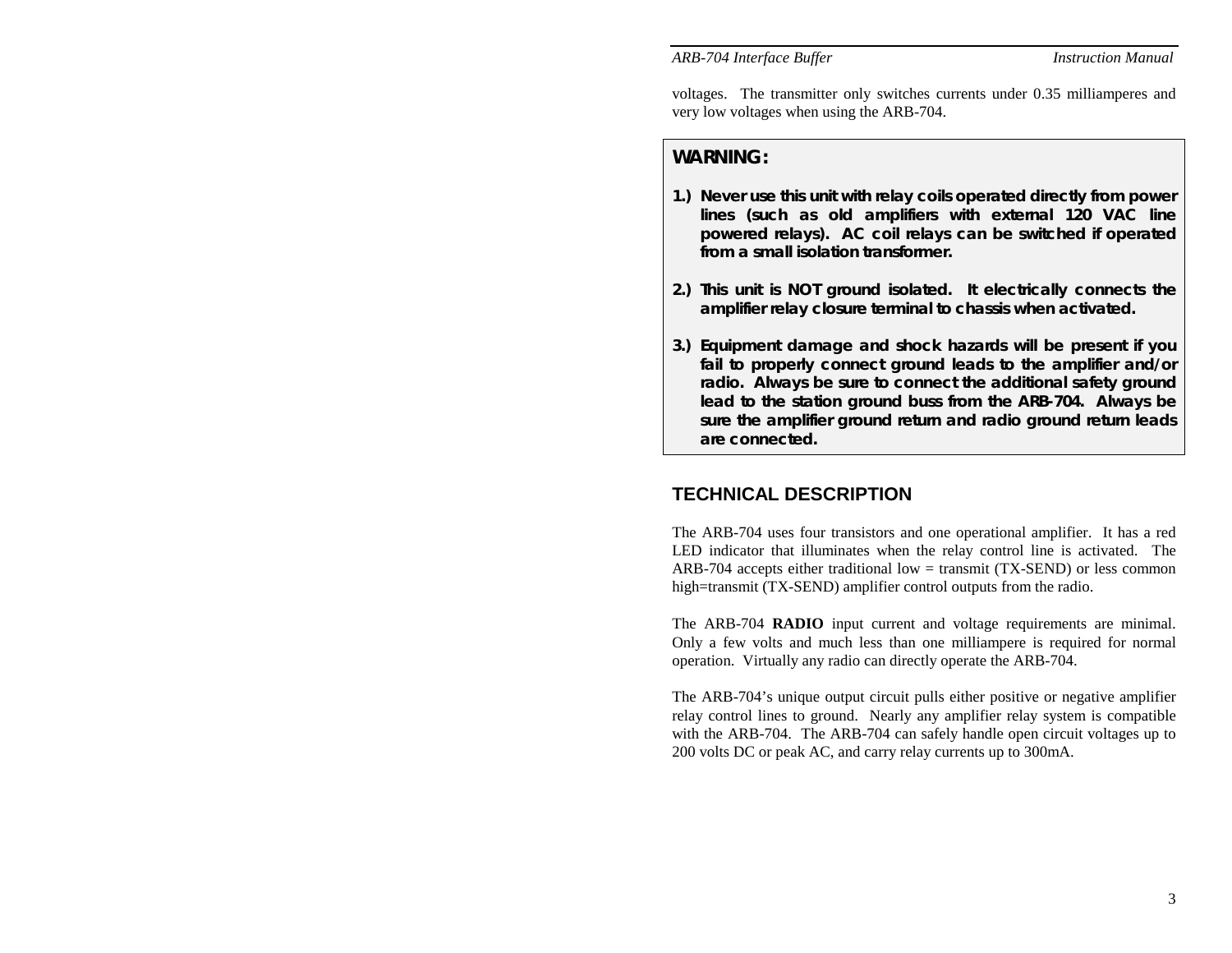# **CONNECTIONS**

Connect the amplifier control line (often called TX-SEND line) of your radio to the **RADIO** jack or to pin 3 of the ARB-704 **MULTI-PORT** jack.

**JMP1** and **JMP2**, located inside the ARB-704, must be positioned to match the type of output from the **TX-SEND** radio control line. The following control voltage jumper settings are available:

**RADIO (TX-SEND) = Low systems** 2.5 volt threshold (most common system used) 5 volts open circuit



This system activates whenever the **RADIO (TX-SEND)** line pulls below approximately 2 volts. Only 100 µA of current appears at the output terminal when pulled low, and open circuit voltage is  $\sim$  5 volts. This line is diode blocked, so the radio can pull up to any voltage above ~5 volts without any current being drawn from the radio. A pull-down resistance of less than 15kohms activates the system.

**RADIO (TX-SEND) = Low systems** 2.1 volt threshold (IC-706 series) 2.5 or more volts open circuit.

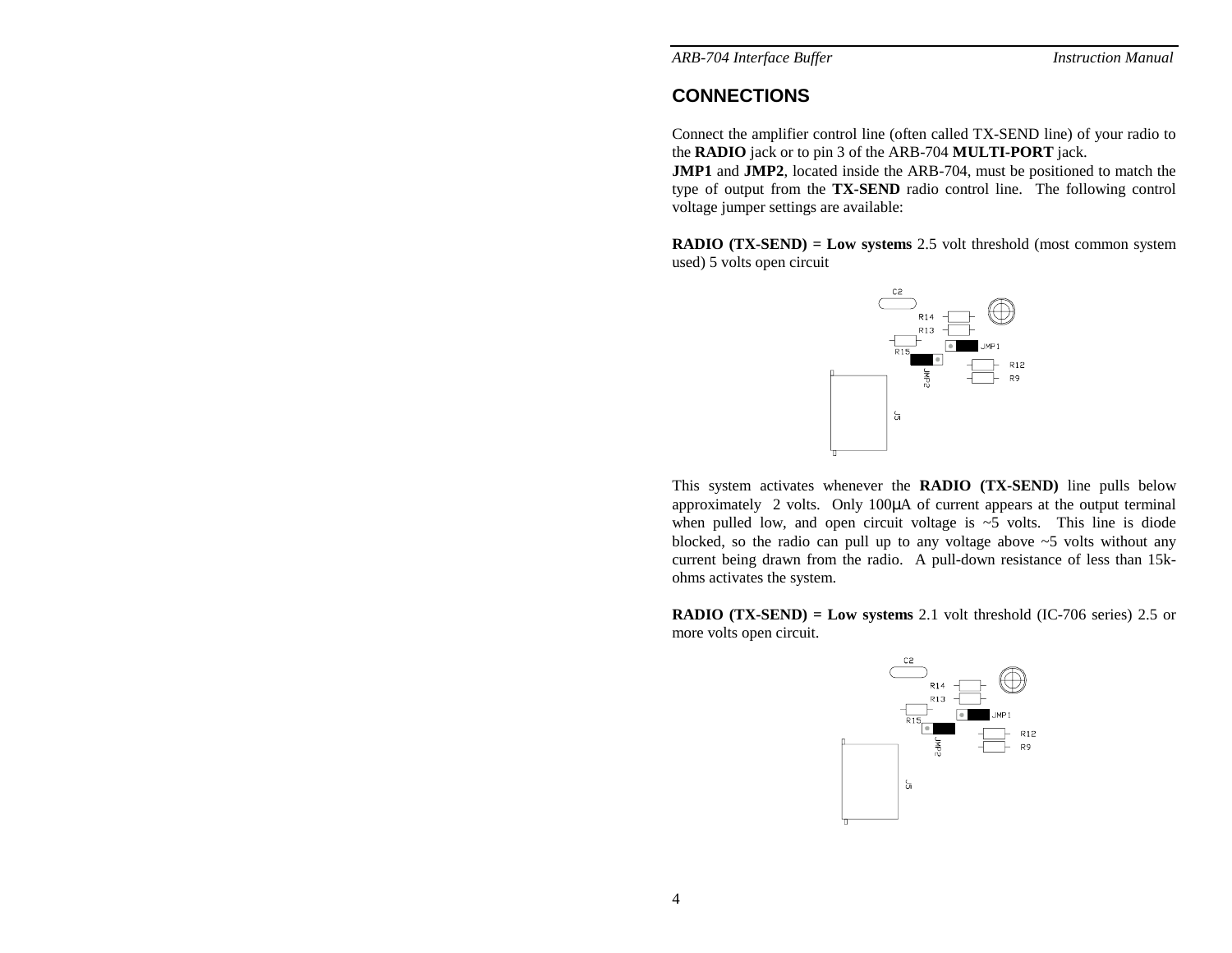This system activates whenever the **RADIO** line pulls below 2.1 volts. Only 100 µA of current appears at the output terminal when pulled low, and open circuit voltage is 2.5 volts. This line is diode blocked, so the radio can pull up to any voltage above 2.5 volts without any current being drawn from the radio send line. A pull down resistance of less than 100k-ohms activates the system.

This system is suitable for rigs like the IC-706, where the "send" line is shared with other radio functions and cannot be loaded.

#### **RADIO (TX-SEND) = Negative systems**



This system activates whenever the **RADIO** line goes more than 1 volt negative. Less than 350µA of current is consumed when pulled negative to 5 volts, and open circuit voltage is 2.5 volts positive.

#### **RADIO (TX-SEND) = Positive systems**



This system activates whenever the **RADIO** line is pulled above 3 volts. Only 50 µA of current appears at the output terminal when pulled low, and open circuit voltage is 2.5 volts. This system consumes 1/2mA of current with 12 volts applied.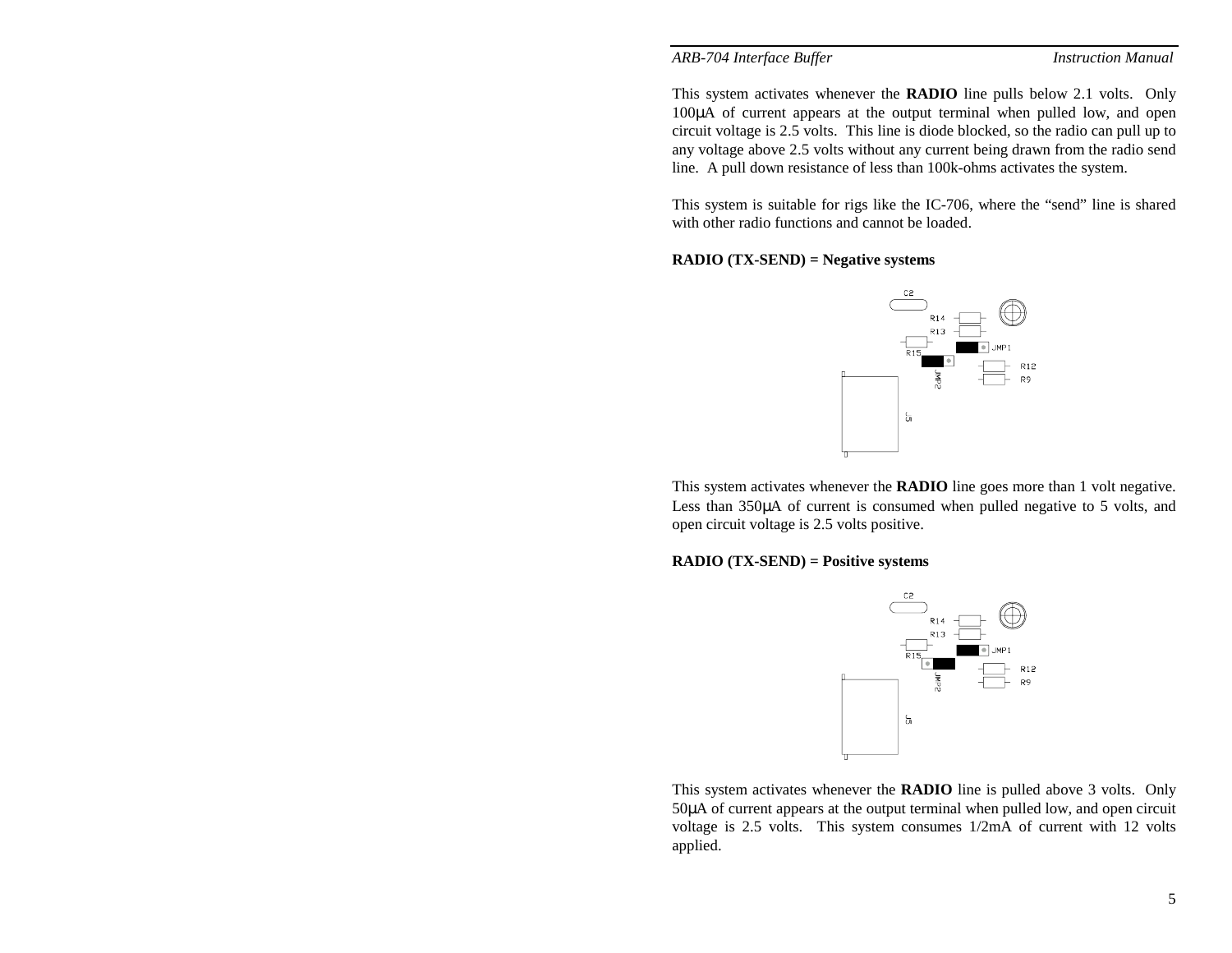**Note: Most modern transceivers have TX-SEND lines that switch low (to ground) when transmitting. They use settings of JMP1 and JMP2 for conventional TX-low keying.** 

 **Exceptions are transmitters that have very sensitive keying systems (like the IC-706), transmitters that output positive voltage when sending (unusual for most radios), and radios having a negative send voltage (some older radios).** 

The **AMP** jack (J1) is a standard phono (commonly called "RCA") jack. When this unit is properly connected, this jack will pull relay lines with 100 mA of current (typical for most amplifiers) within 0.7 volts of ground. This jack is capable of handling 200 volts of maximum open-circuit voltage. The voltage can be positive, AC or negative. Maximum rated current is 300mA.

The **ALC** jack is normally connected when using plug-and play cables, and when amplifier ALC is used. It connects to the amplifier's ALC output. In other cases where amplifier ALC is used, the ALC output from the amplifier can be connected directly to the radio with a standard shielded phono (RCA) connector cable (such as cables used for home stereo and VCR audio lines).

## **INSTALLATION**

The ARB-704 requires external voltage to operate. This voltage can be obtained from any filtered 9-18 volt dc supply capable of supplying up to 50 mA.

Some radios have suitable operating voltage available on the same radio connector used for control line and ALC connections. In such cases, power is obtained from the radio's accessory or control jack through plug-and-play cables and no other connections are required. In other cases, power can be obtained either from the 12-volt station power supply or through a separate wall adaptor (also called a "wall-wart"). Ameritron offers a 12-volt wall adaptor, Model: MFJ-1315.

### **WARNING:**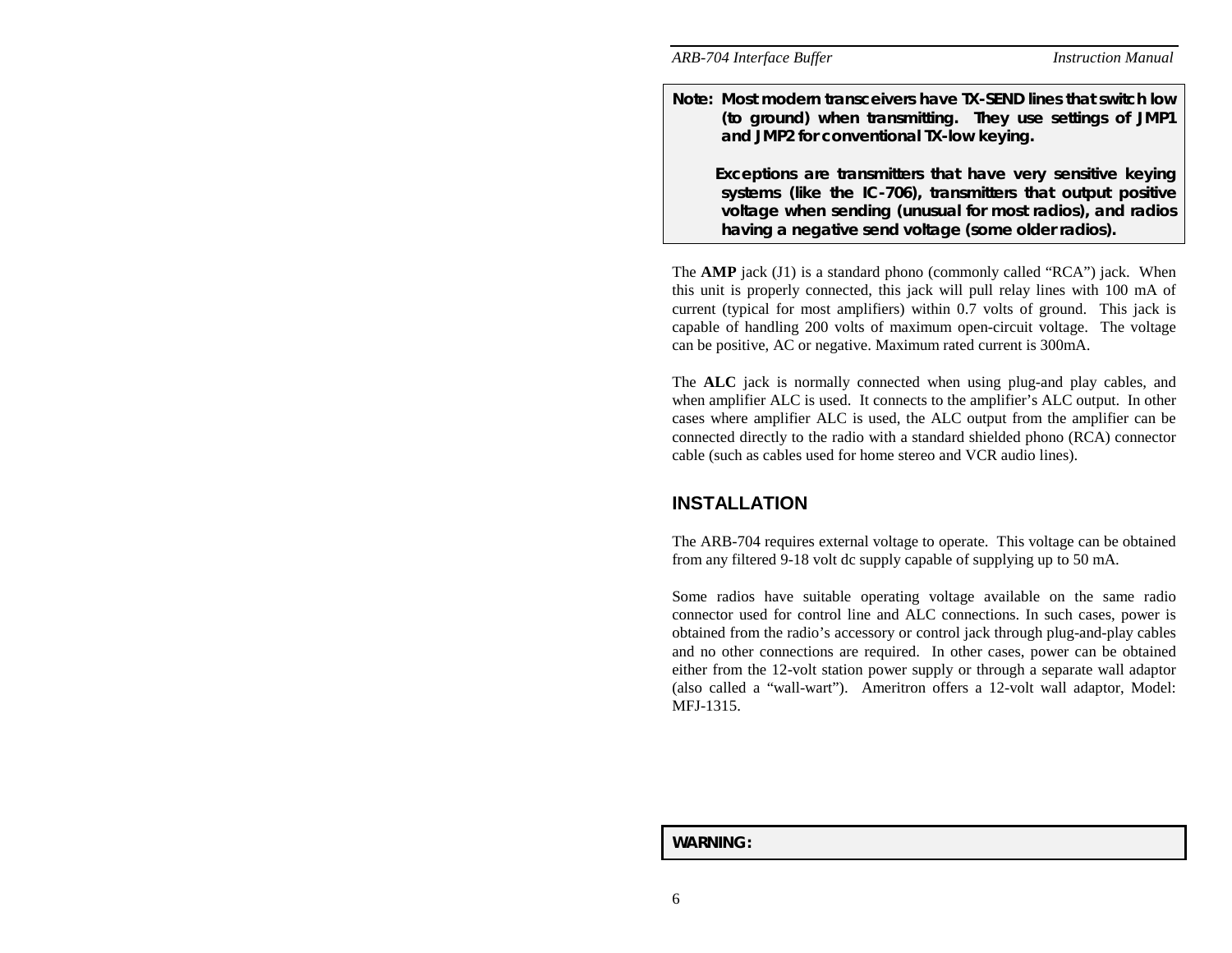**Never** connect the power jack to a voltage source capable of supplying more than one ampere without proper fuses. Use a  $\frac{1}{2}$ ampere fast-blow fuse to protect the wiring and your power supply from accidental short circuits.

**When unplugged**, the standard 12-volt plug used with this unit can accidentally come in contact with other devices that may be damaged by excessive current. Always disconnect the power source end of the power cable first, or turn the power supply off, before removing or inserting the power connector into the ARB-704. Never insert or remove the power plug from the ARB-704 while power is on.

**Never** use power from the radio and power from an external adaptor at the same time.

**Always** be sure the red lead is positive, and the black lead is grounded. Reversing the leads may damage the ARB-704, the radio, or the power supply.

### **RELAY control:**

Virtually all transmitters or transceivers have an internal relay that can be used to ground the amplifier's control line. The radio's manual will show a set of contacts in a simple diagram, or have the jack labeled NO (normally open), NC (normally closed), and COM (common). At other times transmitter control connections are labeled: Transmit, T or TX, Receive R or RX, and C or common.

In modern transceivers, the NC (normally closed) contact is often omitted. The NC contact was commonly used to control muting (standby) of external receivers, such as old tube-type equipment like Drake Twins or Collins 32/75 series.

### **TRANSISTOR control:**

Some transceivers use a transistor for external amplifier control. The transistor normally pulls to ground (low) on transmit.

### **VOLTAGE control:**

A few radios use voltage to switch external amplifiers. The IC-706 is a current example of this. In the IC-706, voltage on a very low current control pin drops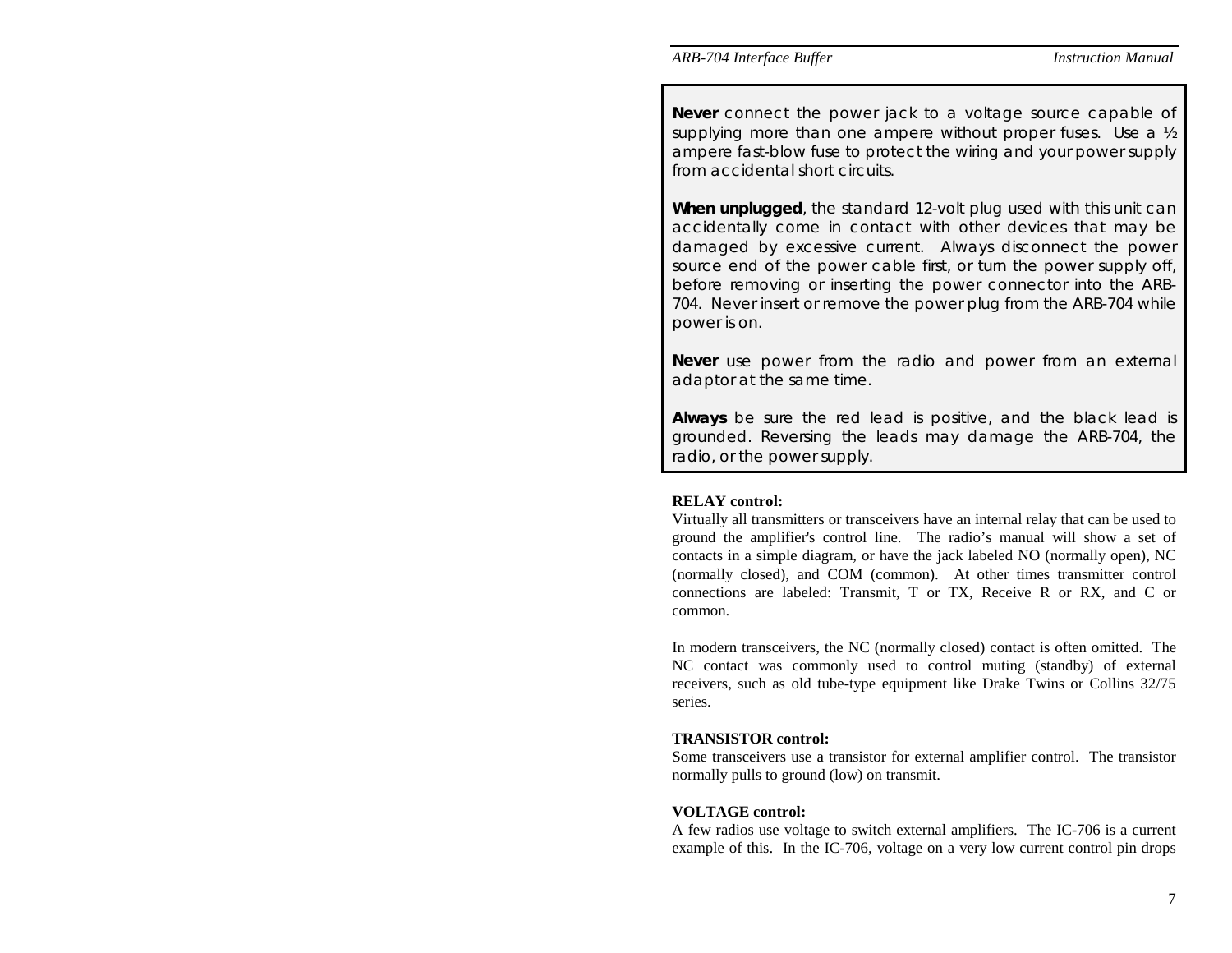low when transmitting. This line cannot be loaded with more than a few mA of current draw, nor can external circuits try to force this line higher than a few volts. If these precautions are not heeded, the radio will not work properly or may be damaged. The ARB-704 is designed to function perfectly with the IC-706.

### **WIRING**

Many radios and most amplifiers have standard RCA phono jacks for TX SEND connections. When radios have phono plugs, connections can be made using common home stereo or VCR system audio cables. It is NOT necessary to run the ALC line through the ARB-704. The ARB-704 only provides a straightthrough ALC connection for convenience when using Ameritron's plug-and-play radio cables.

To wire or connect your own cables, use the radio manual's section on external power amplifiers or accessory connections that describe transceiver or radio connections to external power amplifiers. The drawing will typically show a relay contact connection described as N.O., SEND, or TX (transmit) for external amplifier control. On some radios you may have to set a switch inside the radio. The FT1000D is one radio that requires changing an internal switch to activate the external relay. The radio's manual, in the section describing use of external power amplifiers, will tell you if changing a switch is necessary.

The NO or TX-SEND connection on the radio wires to the center pin of the **RADIO** female phono (RCA) lead of the ARB-704, or to pin 3 of the ARB-704 DIN connector.

If the transceiver or transmitter has an internal relay with a contact marked COM or C, connect this pin to the shell of the ARB-704 **RADIO** phono jack or to pin 2 of the ARB-704 DIN connector. If your radio's amplifier control line uses an RCA phono jack, the ground connection will be made through the shell of the jack. No addition ground connection is necessary if you use a standard shielded audio cable for the connection to the **RADIO** jack on the ARB-704.

#### **QSK Radios**

Some QSK transceivers (mostly early Yaesu's) have a control terminal or jack labeled "Inhibit" or "Linear" that has to be grounded on transmit. Consult the radio manual for details on this particular requirement. This connection prevents hot switching of an external power amplifier, and is normally wired to a "handshake" line on a QSK amplifier that tells the radio the amplifier has successfully gone in the transmit mode.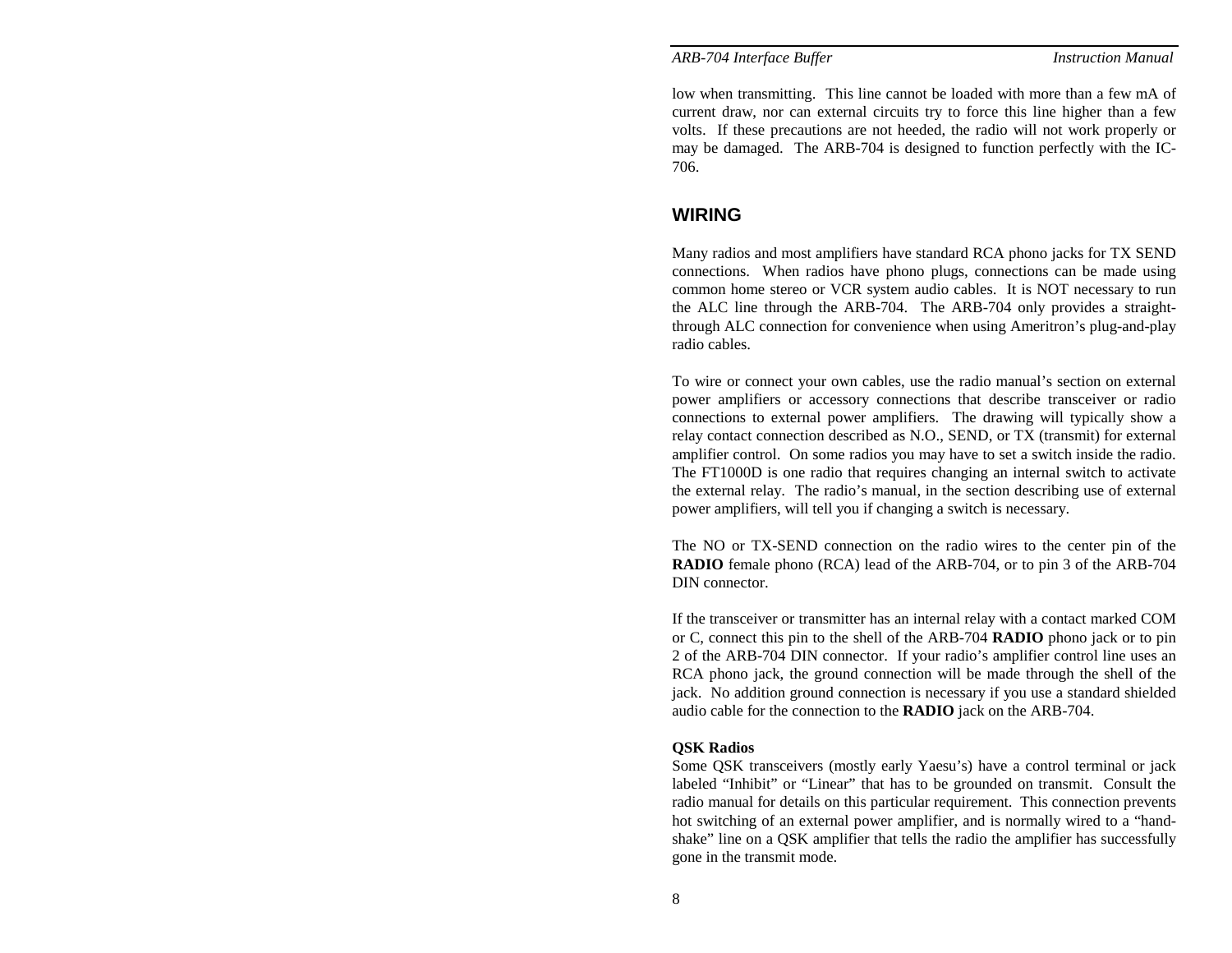If a radio having this connection is not being used with a QSK amplifier, or is being used with a QSK amplifier without a "hand-shake" or "TX enabled" output, the radio inhibit control line must be connected to the radio's chassis ground. If the amplifier has a "TX enabled" line, or when using an Ameritron QSK-5, connect a jumper cable from the radio "Inhibit" or "Linear" input to the Handshake or "TX Ready" line on the amplifier or amplifier QSK switch.

### **ALC**

Many radios have ALC inputs. If you want to use the ALC output of an amplifier, connect the radio ALC input directly to the amplifier's ALC output. If you use a plug and play cable connect the amplifier ALC to the ALC phono jack on the ARB-704.

## **AMP RELAY**

**WARNING: Do not exceed 200 volts peak voltage or 300 mA current on the ARB-704's AMP jack. This jack is ground referenced, but will handle AC, positive, or negative amplifier relay voltages.** 

The Amplifier relay connection is through the **AMP** phono plug on the ARB-704.

## **POWER**

A red-black wire pair with matching plug is included with this unit for use with external power supplies. The red wire is positive, and the black wire is negative. The voltage must be between 9 and 18 volts DC. Be sure to properly fuse the red lead with a  $\frac{1}{2}$  ampere fast-blow fuse when using high current supplies (capable of over 2 amperes).

- 1.) Connect the red lead (positive center pin) of the power cord assembly to the proper *positive* DC supply voltage. This voltage must be 9-18 volts positive.
- 2.) Connect the black (negative outer sleeve) lead to the negative of the power supply. It is normally not necessary to fuse this lead, as long as the negative terminal of the station power supply is properly grounded.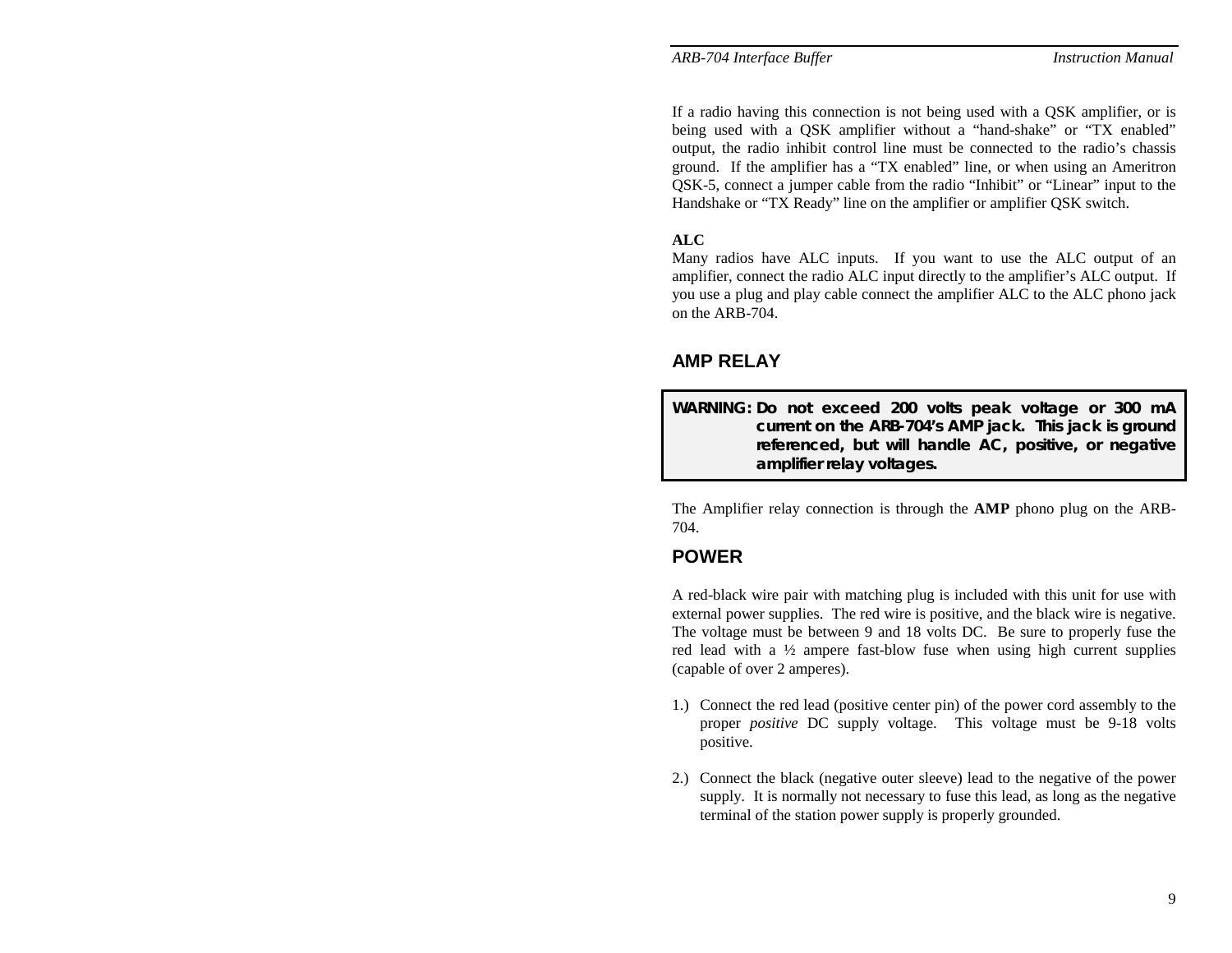



**Note:** Transceivers or transmitters have several methods of controlling external amplifiers. You can usually find this information in the radio manual section dealing with "External Amplifiers", "External Control", "Accessories", or "Rear Panel Connections".

**WARNING: Do not use the power cord and jack when using power through the rear panel DIN plug!** 

# **TECHNICAL ASSISTANCE**

If you have any problem with this unit first check the appropriate section of this manual. If the manual does not reference your problem or reading the manual does not solve your problem, call *Ameritron* at **662-323-8211**. We can only help if you have your ARB-704 manual, radio manual, and information about your station available during the call.

*We strongly recommend calling Ameritron with any questions*, but questions can be mailed directly to Ameritron at 116 Willow Road, Starkville, MS 39759 or Faxed to 662-323-9810. Please be aware that MFJ is a separate facility, and as such does not always offer the best assistance with Ameritron products. Be sure to send a complete description of the problem, explain how this unit is being used, and include a complete description of your station.